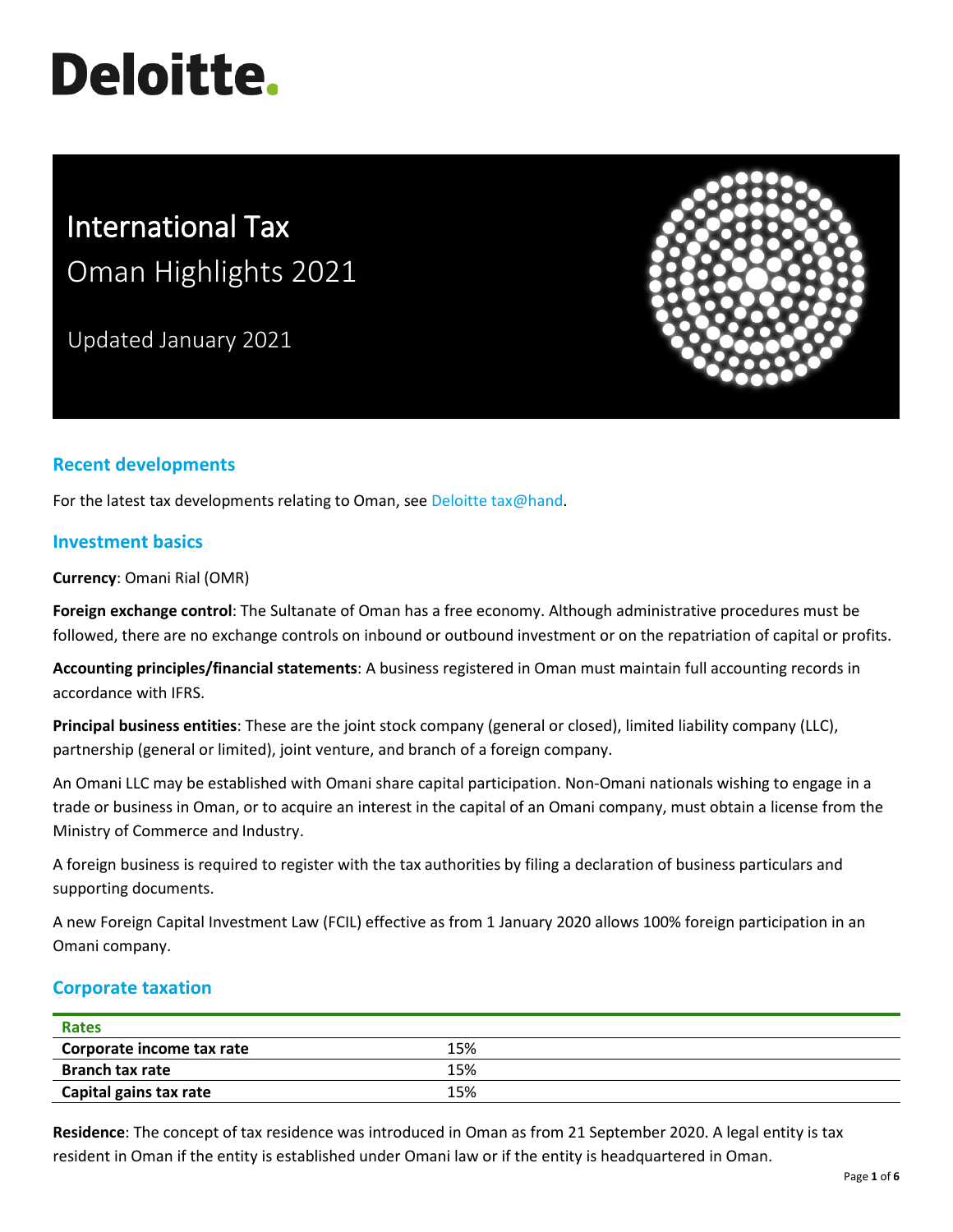A foreign company will be deemed to have a permanent establishment (PE) in Oman if it provides consultancy and other services in Oman for at least 90 days within a 12-month period or if it has a dependent agent in Oman.

**Basis**: An Omani company is subject to tax on worldwide income, with a foreign tax credit granted for certain taxes paid overseas. A PE of a foreign company is subject to tax only on Oman-source income. Branches are taxed in the same way as subsidiaries.

**Taxable income**: Taxable income is gross income for the tax year after deducting allowable expenses and making adjustments for disallowed expenses or any exemptions under the Oman tax law.

**Rate**: The corporate tax rate is 15% for all businesses, including branches and PEs of foreign companies, with a 3% rate applying to small companies (as defined). Income from the sale of petroleum is subject to a special provisional rate of 55%.

**Surtax**: There is no surtax.

**Alternative minimum tax**: There is no alternative minimum tax.

**Taxation of dividends**: Dividends received by an Omani company from another Omani company are not taxable, but dividends received from a foreign company are subject to tax.

**Capital gains**: Capital gains derived from the sale of investments, fixed assets, and acquired intangible assets are subject to corporate tax at the same rates as ordinary income. Such gains are not subject to any special tax treatment but gains from the sale of locally listed shares are exempt.

**Losses**: Losses may be carried forward and set off against taxable income for five years. However, net tax losses incurred for the first five years during a tax exemption period by any establishment or Omani company benefiting from an exemption under the Oman tax law generally may be carried forward indefinitely. The carryback of losses is not permitted.

**Foreign tax relief**: The tax authorities may allow a credit for foreign taxes paid on a case-by-case basis. For certain taxes paid overseas, the credit may be granted up to the amount of the Omani tax liability, regardless of whether Oman has concluded a tax treaty with the source country, subject to the approval of the Chairman of the Tax Authority.

**Participation exemption**: There is no participation exemption.

**Holding company regime**: There is no holding company regime.

**Incentives**: A five-year nonrenewable tax exemption is available for manufacturing activities.

Executive Regulations issued in June 2020 setting out the rules and procedures under the new FCIL provide incentives, including an exemption from tax, custom duties, and other duties for specific investment projects.

#### **Compliance for corporations**

**Tax year**: The tax year is the calendar year, which taxpayers generally are expected to use as their accounting year in drafting financial statements (a different accounting year is acceptable if followed consistently). On start-up, taxpayers may be able to use an opening account period of 12 months or a maximum period up to 18 months. Accounts usually are maintained in OMR, but also may be maintained in foreign currency, subject to the approval of the Chairman of the Tax Authority.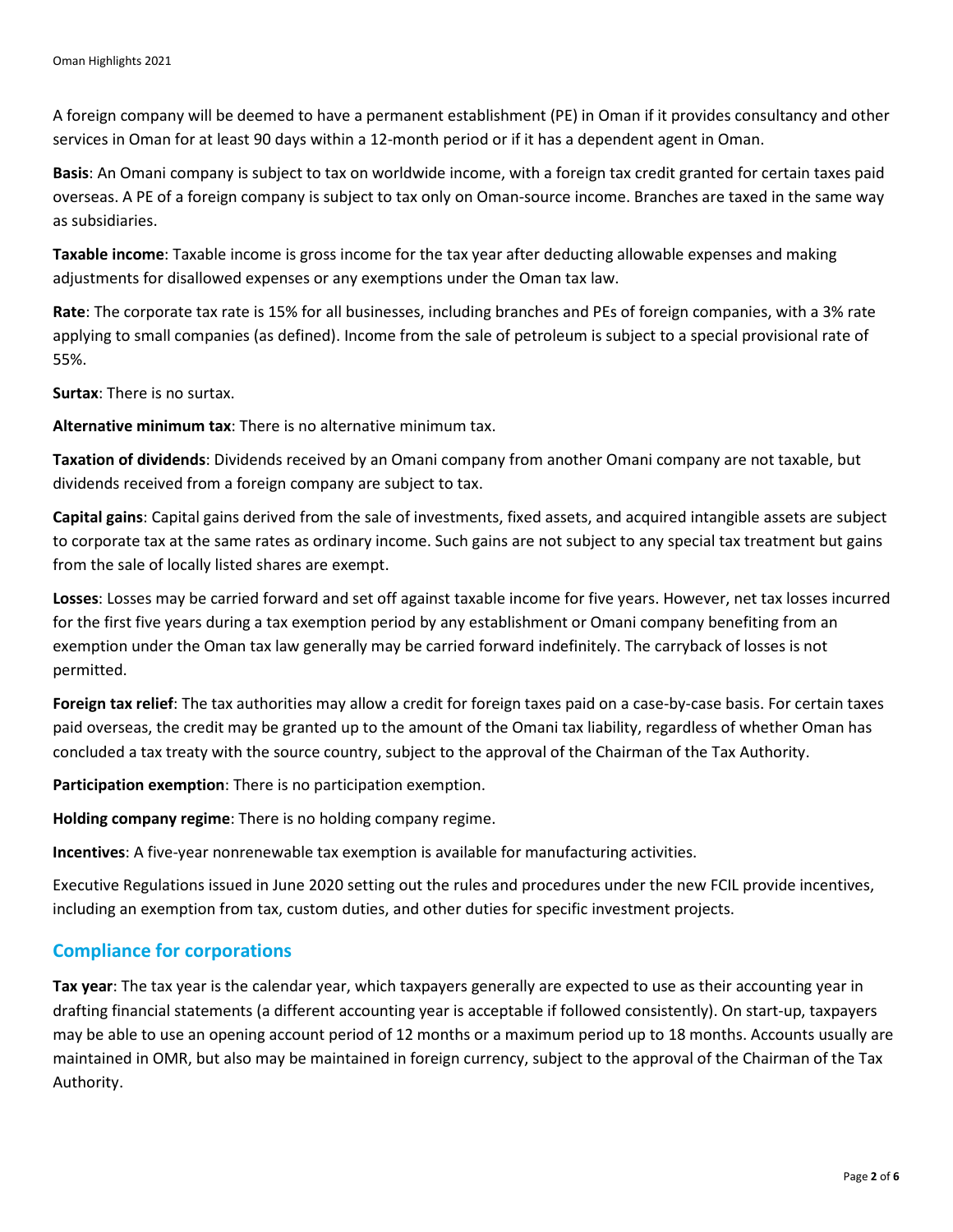**Consolidated returns**: Consolidated returns are not permitted; each company must file its own return. A foreign person that has multiple PEs in Oman must file a tax return that covers all PEs and the amount of tax payable will be based on the aggregate taxable income of the PEs.

**Filing and payment**: For tax years commencing on or after 1 January 2020, companies must file a single tax return accompanied by audited financial statements within four months of the end of the accounting year, and the tax due must be paid at that time.

As from 1 July 2020, all taxpayers must obtain a tax card and the tax card number must be quoted on all contracts, invoices, and correspondence with the Omani tax authorities.

**Penalties**: Failure to submit a declaration of income to the Chairman of the Tax Authority may lead to an arbitrary assessment and penalties. A minimum penalty of OMR 100 and a maximum penalty of OMR 2,000 may be imposed for failure to file a return by the prescribed deadline. Late payment of income tax normally results in additional tax calculated at 1% per month on the outstanding amount.

**Rulings**: Rulings generally are not issued, although they can be obtained for the application of withholding taxes.

#### **Individual taxation**

The concept of tax residence was introduced in Oman as from 21 September 2020. An individual is tax resident in Oman if the individual is present in Oman for at least 183 days in a calendar year.

Neither residents nor nonresidents are subject to income, withholding, or capital gains taxes in Oman.

#### **Withholding tax**

| <b>Rates</b>                       |                  |                   |                     |                   |
|------------------------------------|------------------|-------------------|---------------------|-------------------|
| Type of payment                    | <b>Residents</b> |                   | <b>Nonresidents</b> |                   |
|                                    | Company          | <b>Individual</b> | Company             | <b>Individual</b> |
| <b>Dividends</b>                   | 0%               | 0%                | 0% (see note below) | 0%                |
| <b>Interest</b>                    | 0%               | 0%                | 0% (see note below) | 0%                |
| <b>Royalties</b>                   | 0%               | 0%                | 10%                 | 10%               |
| <b>Fees for technical services</b> | 0%               | 0%                | 10%                 | 10%               |

**Dividends**: No withholding tax is imposed on dividends paid by an Omani company to resident shareholders or nonresident individual shareholders. A 10% withholding tax applies to dividends on shares distributed by joint stock companies and investment bond dividends distributed by investment funds to foreign companies without a PE in Oman; however, as from 6 May 2019, the withholding tax is suspended and deferred for a period of three years.

**Interest**: No withholding tax is imposed on interest paid to residents or nonresident individuals. A 10% withholding tax applies on interest paid to nonresident entities without a PE in Oman, with certain exceptions (e.g., interest on Omani bank deposits); however, as from 6 May 2019, the withholding tax is suspended and deferred for a period of three years.

**Royalties**: No withholding tax is imposed on royalties paid to residents. Nonresident entities and individuals without a PE in Oman that derive Oman-source royalties are subject to a 10% withholding tax on the gross amount of the royalties. The definition of royalties includes payments for the use of, or the right to use, software, intellectual property rights, patents, trademarks, and drawings; and equipment rentals.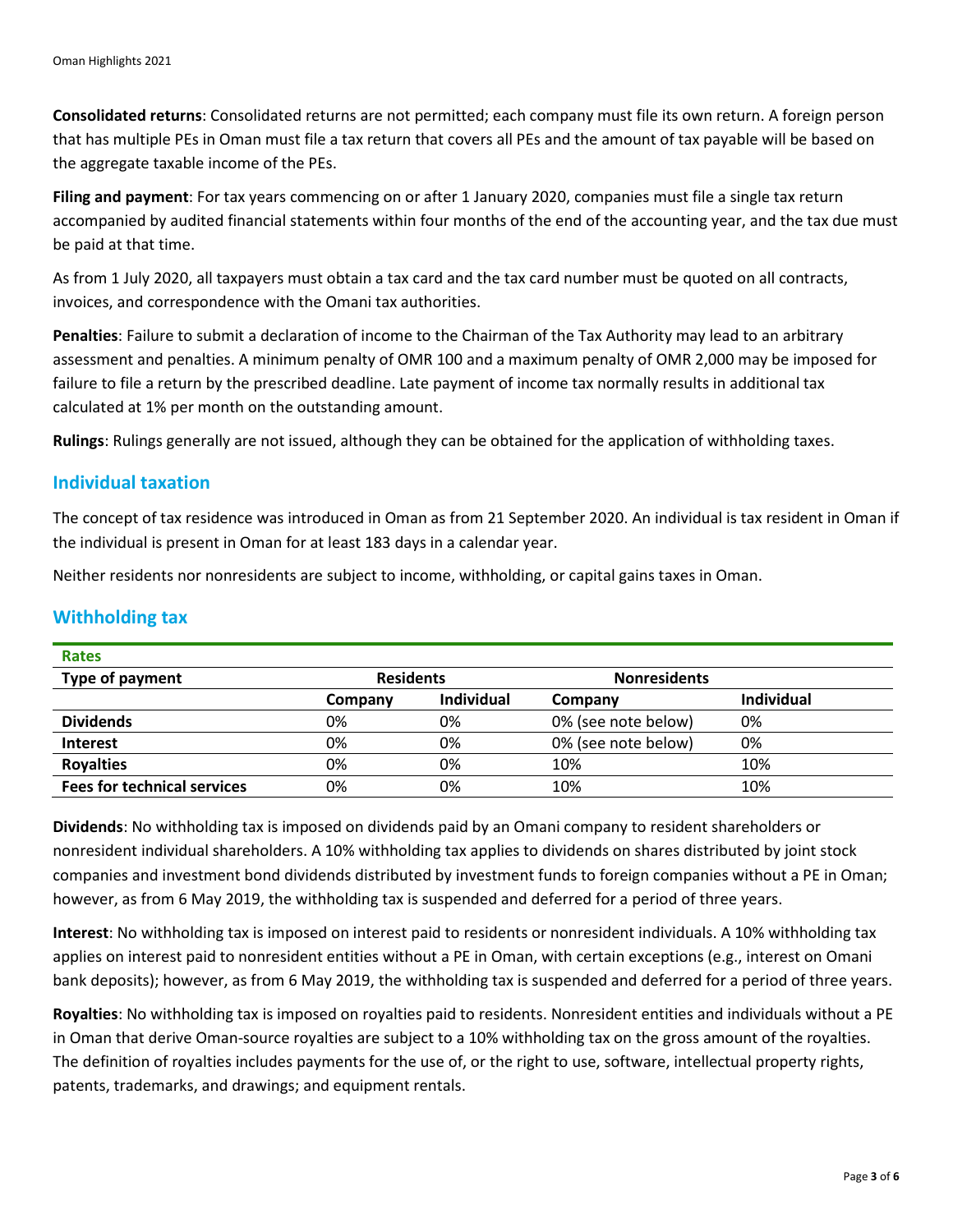**Fees for technical services**: No withholding tax is imposed on fees for technical services paid to residents. A 10% withholding tax applies on the gross amount of technical service fees paid to nonresident entities and individuals without a PE in Oman, regardless of the place of performance of the services.

**Branch remittance tax**: There is no branch remittance tax.

**Other**: Nonresidents that do not have a PE in Oman and that derive Oman-source income through management fees, consideration for the use of or the right to use computer software, and consideration for R&D are subject to a 10% withholding tax on the gross amount. The tax is withheld by the Omani entity and remitted to the tax authorities. The provision of services is subject to a 10% withholding tax, regardless of the place of performance of the services. There are certain exceptions such as training and participating in organizational meetings, conferences, seminars, or exhibitions.

#### **Anti-avoidance rules**

**Transfer pricing**: Pricing between related parties should be comparable to the pricing of transactions entered into by independent persons (i.e., unrelated parties). Country-by-country (CbC) reporting requirements apply (see "Disclosure requirements," below).

**Interest deduction limitations**: Thin capitalization rules require a debt-to-equity ratio not exceeding 2:1 for interest to be deductible on borrowings between related parties.

**Controlled foreign companies**: There are no controlled foreign company rules.

**Hybrids**: There are no anti-hybrid rules.

**Economic substance requirements**: There are no economic substance rules.

**Disclosure requirements**: A Ministerial Decision issued on 27 September 2020 introduced CbC reporting obligations for multinational enterprise groups headquartered or operating in Oman, effective for financial years commencing on or after 1 January 2020.

Related party transactions must be disclosed in the tax return.

**Exit tax**: There is no exit tax.

**General anti-avoidance rule**: If a related party transaction results in reduced income or increased costs, the transaction may be set aside and the taxable income will be computed as if the transaction was with unrelated parties.

# **Value added tax**

| <b>Rates</b>         |    |
|----------------------|----|
| <b>Standard rate</b> | 5% |
| <b>Reduced rate</b>  | 0% |

Value Added Tax (VAT) is to be introduced in Oman as from 16 April 2021.

**Taxable transactions**: The scope of the tax is very broad and VAT will apply to transactions in most goods and services. VAT also will apply to imports of goods and services into Oman.

**Rates**: The standard rate of VAT will be 5% with certain supplies exempt from VAT or zero-rated for VAT purposes. Exempt supplies include: financial services; healthcare services; educational services; sales of undeveloped land; resale and renting of residential properties; and local passenger transport. Zero-rated supplies include: certain basic food items;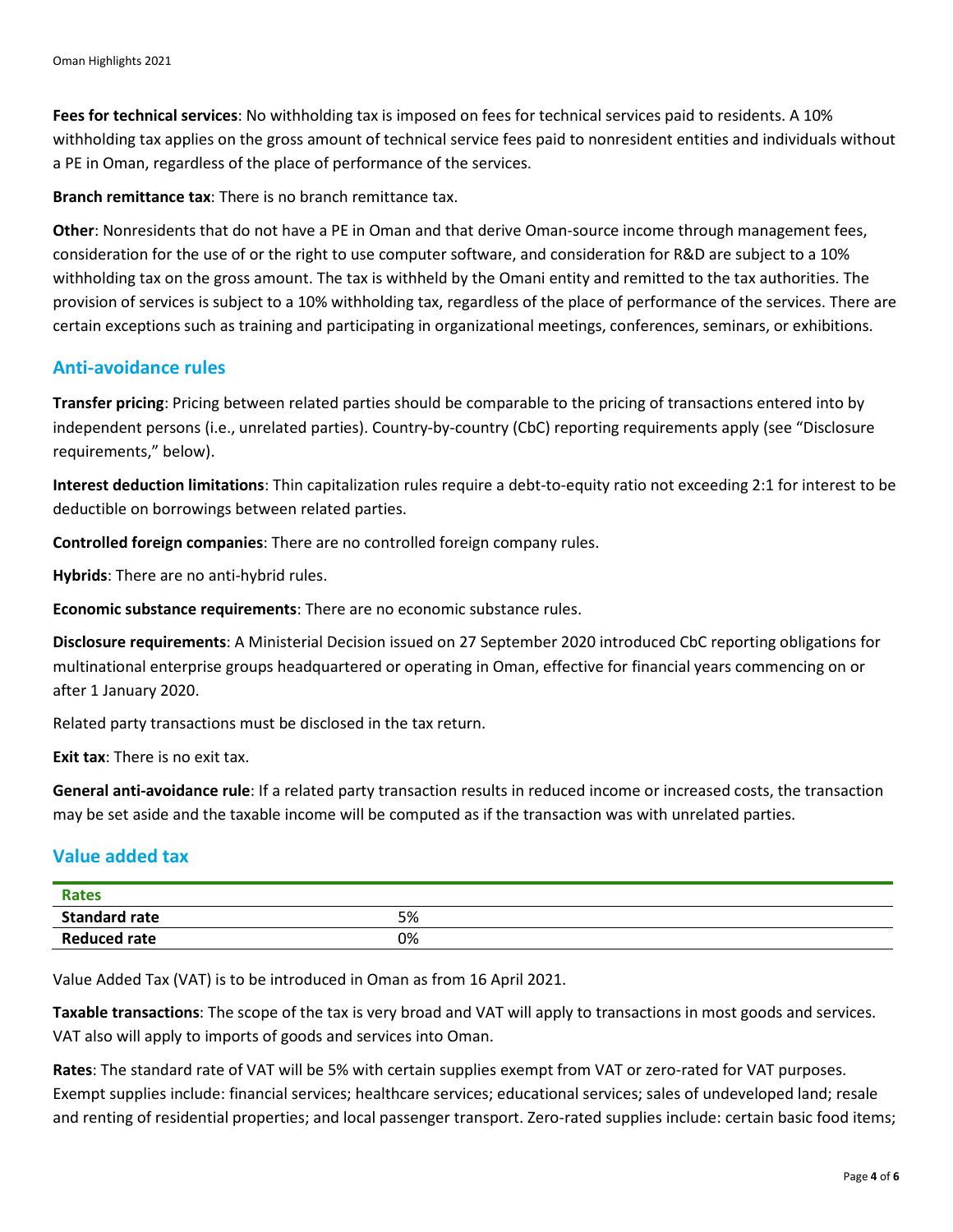medicines and medical equipment; investment gold, silver, and platinum; international or intra-Gulf Cooperation Council (GCC) goods and passenger transport; oil, oil derivatives, and natural gas; and exports of goods and services.

**Registration**: The mandatory registration threshold is taxable turnover of OMR 38,500 either in the current month and preceding 11 months, or the current month and the immediately following 11 months. Businesses and individuals not required to register but with turnover exceeding OMR 19,250 have the option to register voluntarily. A nonresident business making taxable supplies to non-VAT registered customers in Oman is required to register, regardless of the value of those supplies; there is no minimum registration threshold.

**Filing and payment**: The VAT return filing period will be a minimum of one month. The VAT Law prescribes the following minimum information to be included in the return: value of taxable and exempt supplies; total value of imported goods; amount of output VAT on revenue transactions; amount of recoverable input VAT on costs; and net VAT due for the period.

# **Other taxes on corporations and individuals**

Unless otherwise stated, the taxes in this section apply to both companies and individuals.

**Social security contributions**: The employer must contribute an amount equal to 10.5% of the monthly salary of its Omani employees for social security (covering old age, disability, and death); and 1% of the monthly salary for industrial illnesses and injuries. The contributions are required for Omani employees between the ages of 15 and 59 who are permanently employed in the private sector. A unified system of insurance protection coverage applies to citizens of GCC member states working in other GCC countries. Omani private sector employees between age 15 and 59 must contribute 7% of their monthly salary for social security purposes (old age, disability, and death).

As from January 2021, Omani citizens employed by both private and public sectors are required to contribute 1% of their monthly salary to the Job Security Fund, matched by contributions by their employer.

**Payroll tax**: There is no payroll tax.

**Capital duty**: There is no capital duty.

**Real property tax**: There is no real property tax.

**Transfer tax**: There is no transfer tax.

**Stamp duty**: Stamp duty applies only to the acquisition of real estate, at a rate of 3% of the sales value.

**Net wealth/worth tax**: There is no net wealth tax or net worth tax.

**Inheritance/estate tax**: There is no inheritance tax or estate tax.

**Other**: Tourism and municipality taxes may be imposed.

Excise tax is payable on the importation, manufacture, and storage of excisable goods. Carbonated drinks and sweetened drinks are subject to excise tax at 50%; the rate is 100% for energy drinks, alcohol products, and pork products.

**Tax treaties:** Oman has approximately 30 tax treaties in force. The OECD multilateral instrument (MLI) entered into force for Oman on 1 November 2020.

**Tax authorities:** Ministry of Finance and The Tax Authority